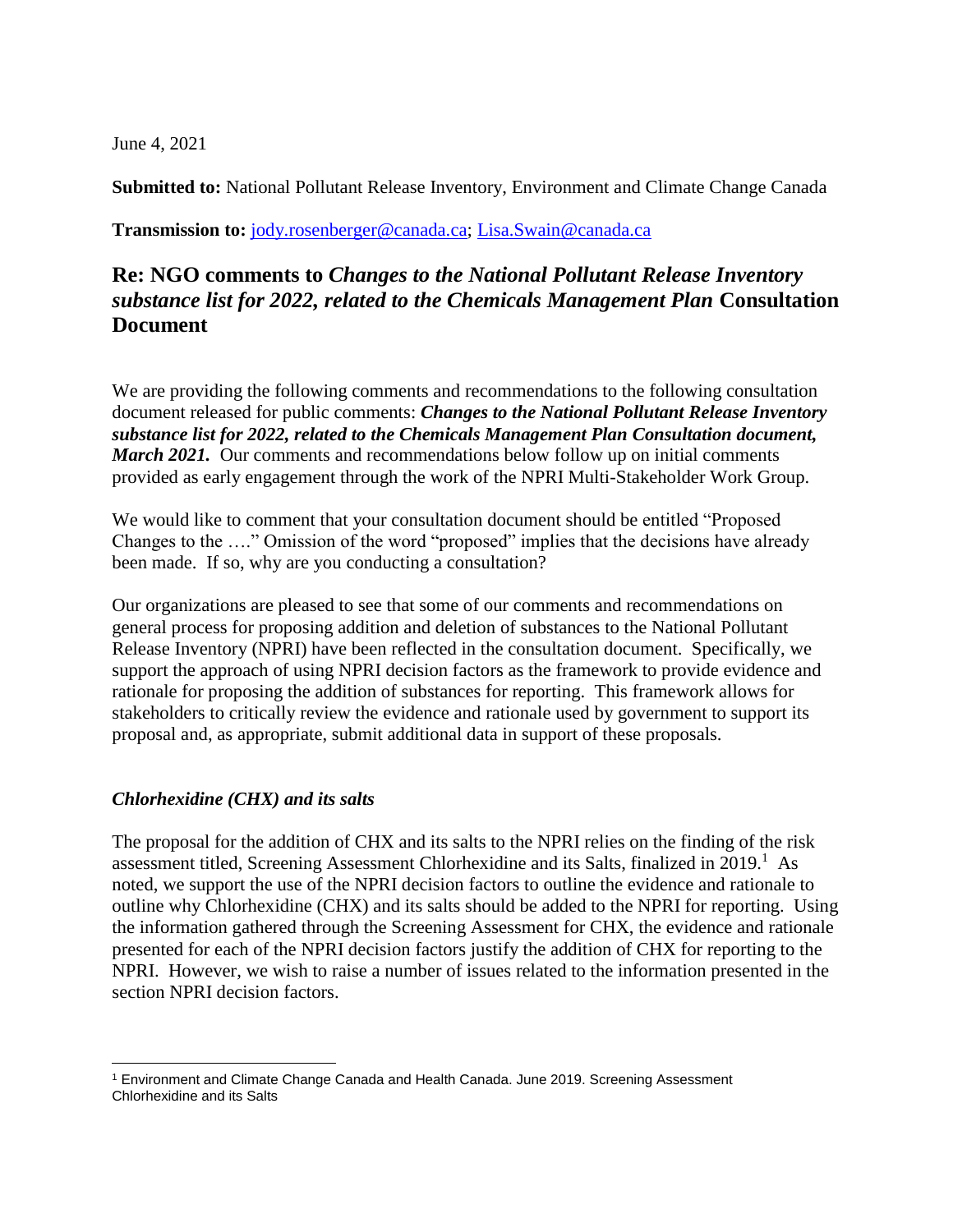**Consumer products –** The consultation document and the screening assessment for CHX notes indicate a wide range of application for CHX and its salts, specifically:

> Chlorhexidine and its salts are broad spectrum antiseptics used for sterilization, cleaning skin and hands, disinfecting wounds, and oral health and are generally effective against a wide variety of bacteria, viruses and yeasts (Chemicalland21 2010, Cheminfo Services Inc. 2014). In Canada, they are used as broad-spectrum antiseptics and antimicrobial preservatives in such products as cosmetics, natural health products, prescription and non-prescription drugs for human or veterinary uses, and hard-surface disinfectants.<sup>2</sup>

NPRI does not include reporting of pollutants from consumer products. However, more and more pollutants being assessed under the *Canadian Environmental Protection Act* (CEPA), primarily under Canada's Chemicals Management Plan, demonstrate that many substances, such as this one, are used in a wide range of consumer products and are subsequently released to the environment – water, air, land and sediment – either during or after use. Some of the releases during or after use may be reported to NPRI by sewage treatment plants and waste disposal and recycling facilities. But this is only limited. The focus on CHX and its salts and the use of the decision factors highlight a gap in the current approach by failing to provide enough information for ECCC and HC to discuss actions needed to address the release of toxic substances from products.

NPRI data could add considerably to understanding additional actions that may need to be taken to address this substance and other substances in products, if NPRI reporting were expanded to require annual reporting by the facility of the toxic substance that the facility transfers off site in their products. This would make a major contribution to the public's and the policy makers understanding of the possible threats of toxics that are in products and would lead to necessary actions to address toxics in products and toxic releases from products.

**Recommendation: NPRI should investigate, in consultation with the public, ways to require reporting of toxic substances transferred off-site from facilities in the products they manufacture using a materials accounting process.**

**Recommendation: NPRI should evaluate the reporting thresholds needed to ensure that the thresholds are low enough to require reporting by sewage treatment, disposal and recycling facilities for toxic substances from products.** 

### **Meeting NPRI objectives**

The following NPRI objectives are noted in NPRI Decision factor 2: Does inclusion of the substance support one or more of the objectives of the NPRI, specifically:

• To improve public understanding;

 $\overline{a}$ <sup>2</sup> Environment and Climate Change Canada and Health Canada. June 2019. Screening Assessment Chlorhexidine and its Salts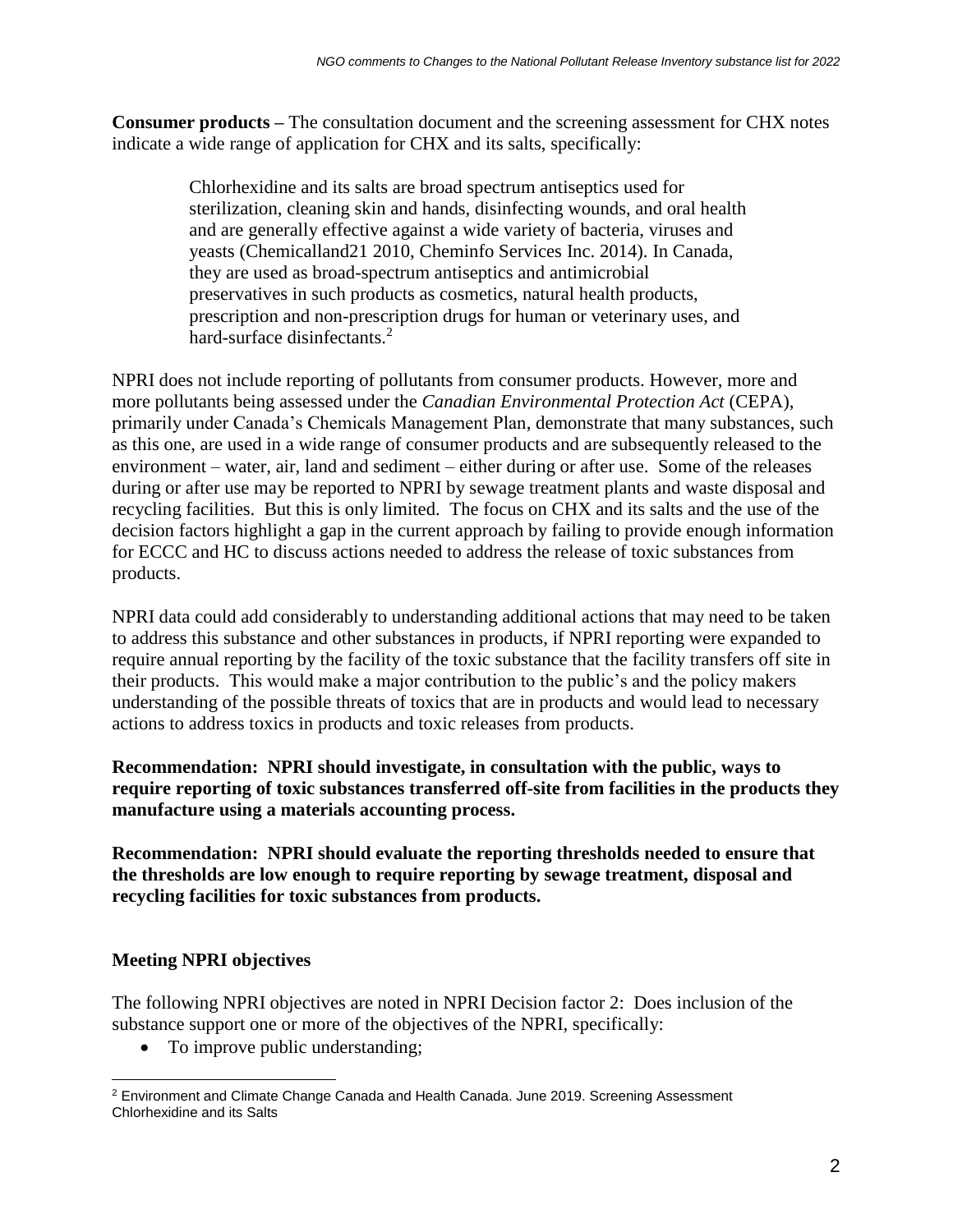- To identify priorities for action;
- To allow tracking of progress in reducing releases (including successful reductions); and
- To support targeted regulatory initiatives.

We are pleased to see that NPRI reporting on CHX and its salts is set for 2022. It will provide initial pollution data in support of the NPRI objectives listed above. The consultation period to add CHX and its salts to Schedule 1 – Toxic Substances List under CEPA concluded May 5, 2021. We anticipate that the Order to add CHX and its salts to Schedule 1 – List of Toxic Substances of CEPA will be completed before the first cycle of reporting under NPRI. Any delays in listing to Schedule 1 should not result in delaying the listing of CHX and its salts under NPRI. The final listing to Schedule 1 will impact when management measures are finalized under CEPA.

In support of targeted regulatory initiatives, the consultation document stated that "NPRI data on releases of CHX and its salts can be used in assessing the effectiveness of the proposed EPA and/or Code of Practice." To ensure that the NPRI pollution data is relevant, the NPRI should ensure that EPAs (Environmental Performance Agreements) and/or Codes of Practice explicitly include requirements for reporting to the NPRI program. Currently, the proposed measures to address CHX and its salts under CEPA are Codes of Practice. As a voluntary tool, Codes of Practice must be comprehensive to ensure that all facilities releasing CHX and targeted for reporting under NPRI are included and clear targets and timelines for reduction of CHX and its salts are established. As Codes of Practice under CEPA are often negotiated without public input, we are concerned that the mechanism to link the Code of Practice on CHX and its salts may not include reference to the NPRI.

**Alternative Threshold –** Our initial comments submitted February 2021 recommended a need for further explanation for establishing the proposed reporting requirement set at "100 kg/year and greater than 1% concentration of CHX and its salts," specifically with its reference to "considering the worst case exposure scenario ( $RQ$  Sediment  $\sim$  6.0) used in the Risk Assessment, and calculating the safe concentration needed for release<sup>33</sup> The consultation document includes an explanation on alternative thresholds for CHX and provides additional explanation. However, the explanation is inadequate. The proposed reporting requirements for reporting CHX remains unchanged. The decision for this proposed reporting is based on the worst case scenarios for sediment. The screening assessment report for CHX explains that "assessment factors have been applied to the sediment and soil critical toxicity values to address these sources of uncertainty" but no further explanation or data has been provided.<sup>4</sup> We remain concerned that the proposed thresholds for reporting are inadequate. Further consideration should be given to reduce the proposed reporting threshold.

#### **Recommendation: Provide sufficient substantiated data before deciding on reporting threshold for CHX and its salts.**

 $\overline{a}$ 

<sup>&</sup>lt;sup>3</sup> Substance changes to the National Pollutant Release Inventory for 2022, related to the Chemicals Management Plan. Pg 2

<sup>4</sup> Environment and Climate Change Canada and Health Canada. June 2019. Screening Assessment Chlorhexidine and its Salts,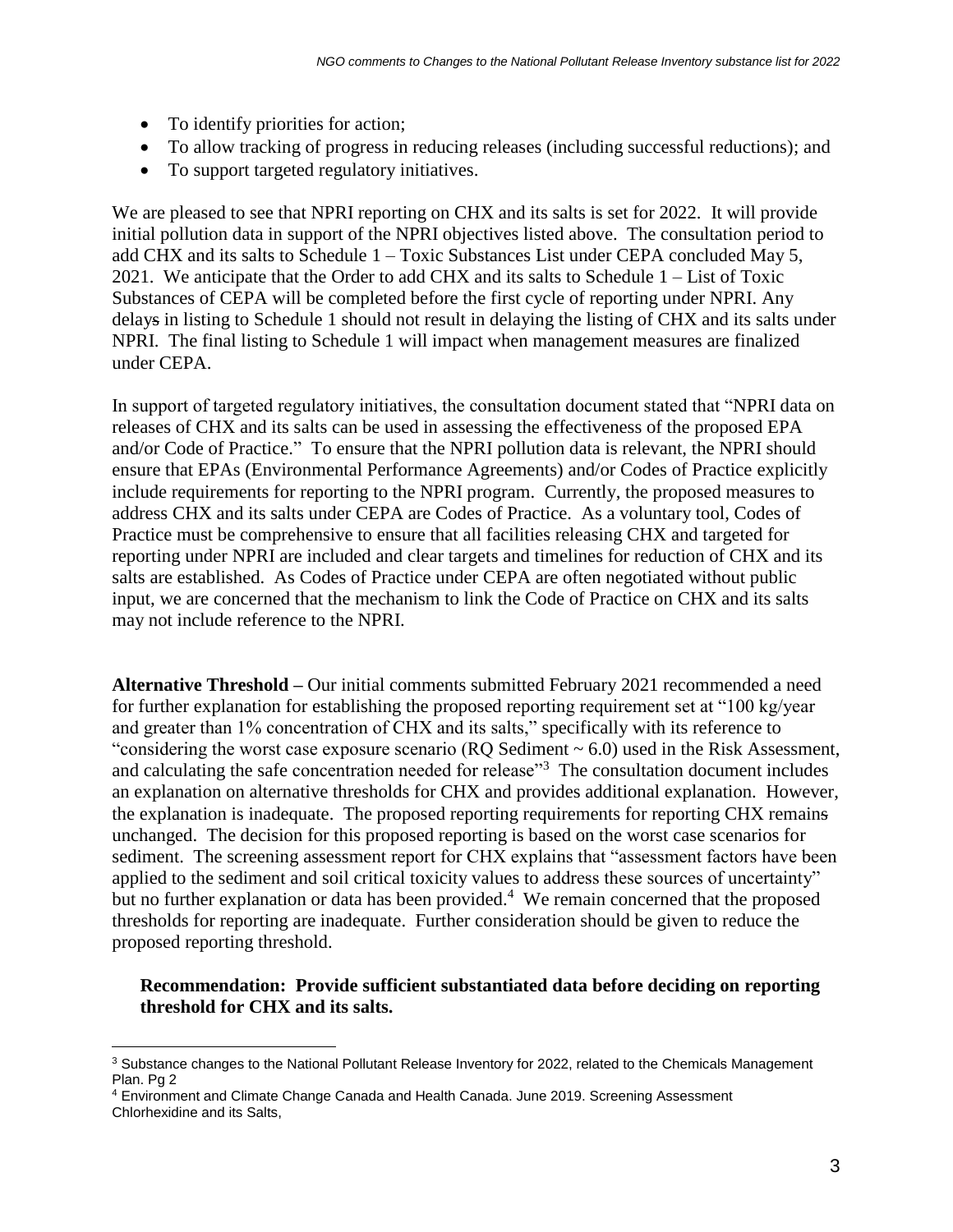**Recommendation: Consider further reducing the threshold for reporting to 50 kg/year for CHX and its salts.**

#### *Methyl-iodide (CAS RN 74-88-4) and Hexachlorocyclopentadiene (CAS RN 77-47-4)*

A similar approach is not followed for proposals to delete substances for reporting under the NPRI as is used in proposals to add substances to NPRI. It is important that a set of criteria for proposed deletions be established and such proposals should be substantiated in a similar approach that is used to propose additions. Such an approach would outline the rationale and evidence used to support proposed deletion of substances and provide stakeholders an opportunity to critique the evidence. In this regard, additional consideration for the following proposed deletion for Methyl-iodide (CAS RN 74-88-4) and Hexachlorocyclopentadiene (CAS 77-47-4) requires further consideration.

Our initial comments from February 2, 2021 remain relevant regarding the proposal to delete Methyl-iodide (CAS 74-88-4) and Hexachlorocyclopentadiene (CAS RN 77-47-4*).* We note that:

The proposals to delete Methyl-iodide (CAS RN 74-88-4) and Hexachlorocyclopentadiene (CAS RN 77-47-4) for reporting under NPRI does not provide adequate information to review the proposal for deletion. The main information presented for this proposed relies on the results of screening conducted in 2018 which "concluded that both substances were found to be not toxic to the environment or to human health." And that "review of reporting since 1993 was also conducted and concluded that neither of these substances have ever been reported."<sup>5</sup> The conclusions from the screening assessments should not be valid basis for deleting these substances as there are a number of substances reported under NPRI which do not meet the criteria of section 64 of CEPA. The basis of reporting on these substances may be associated with their properties and fate in the environment. The rapid screening approach conducted on these substances provide very limited data on the exposure and monitoring for these substances. It is important to fill in the information necessary to fully review the proposal to delete these substances.<sup>6</sup>

We noted the inadequacies of the rapid screening assessments to justify the proposal for deletion of these pollutants on the basis of the limited data provided in these assessments. In addition, we

 $\overline{a}$ <sup>5</sup> Substance changes to the National Pollutant Release Inventory for 2022, related to the Chemicals Management Plan. Pg 3

<sup>6</sup> Canadian Environmental Law Association, MiningWatch, Citizens Network on Waste Management; Watershed Sentinel Education Society (WSES), Nova Scotia Environment Network. February 5, 2021. : Preliminary Response to Substance changes to the National Pollutant Release Inventory for 2022, related to the Chemicals Management Plan- Early engagement, October 2020, submitted to: National Pollutant Release Inventory, Environment and Climate Change Canada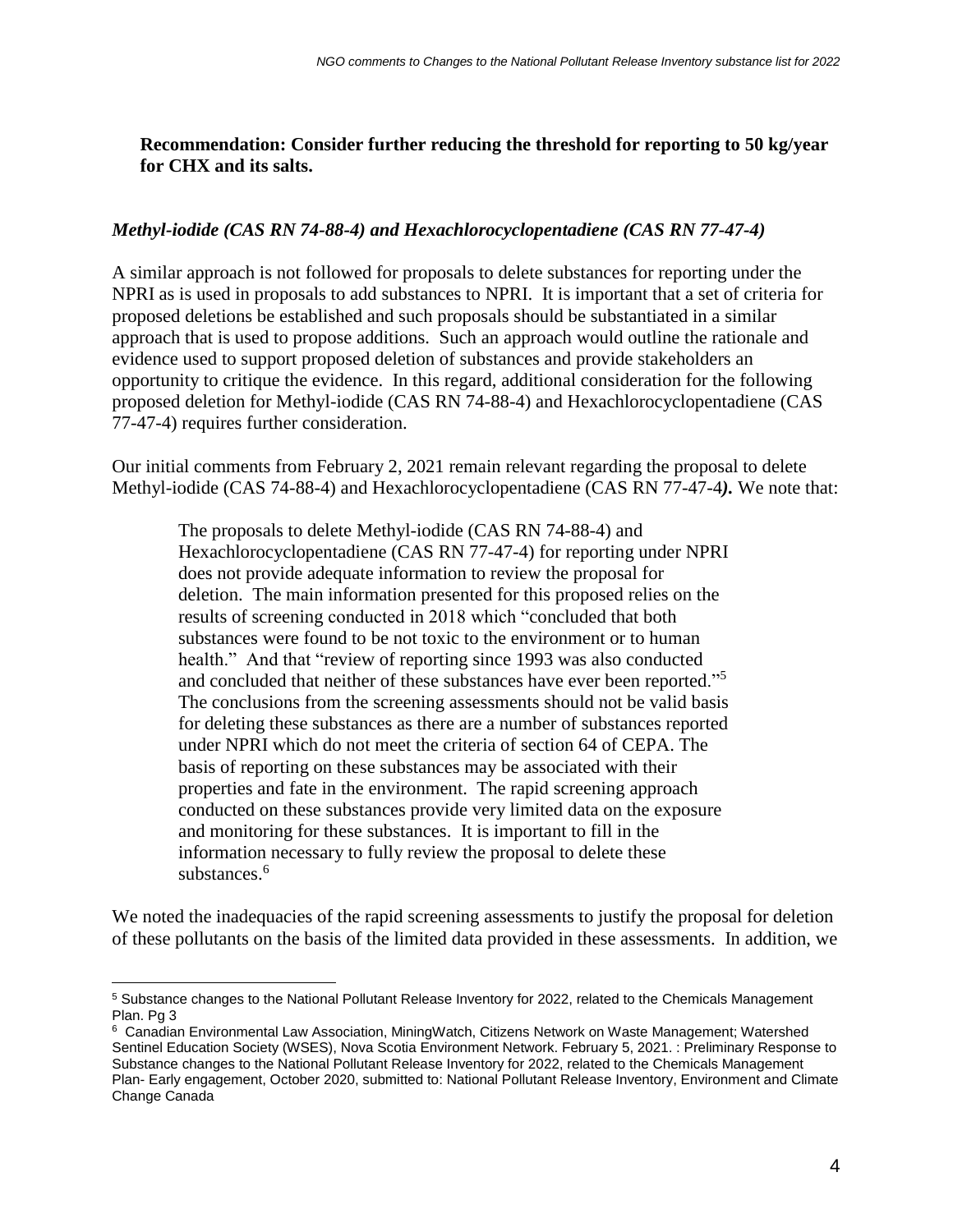recommended that the NPRI office engage in additional research beyond what is available in these rapid screening assessments, with specific focus on basic information on the substances present status in the Canadian market particularly its use, application, toxicity profile and environmental fate. No new data was presented in this consultation document. This information is necessary in order to indicate whether these substances are in the Canadian market.

We wish to further emphasize that listing to the NPRI should not be on the basis of designating the substances as toxic under CEPA, which has been used as the main rationale to add or delete substances. The NPRI requires reporting on many pollutants that have not met the criteria of toxic under CEPA but have been targeted for reporting due to hazards to the environment or health. By using a narrow scope to consider pollutants that meet the criteria for toxic under CEPA, the NPRI program is weakened as a pollution inventory for releases and transfer. It would be difficult to rely on data from the NPRI in situations for pollutants that may not meet the definition of toxic under CEPA but have a range of hazardous features, if it is not tracked for reporting.

We also noted that alternative thresholds for reporting including reduction of reporting threshold from 10 tonnes should be considered for these pollutants, but no additional consideration has been given to this approach. Thus, it is unclear from the consultation document whether lower reporting thresholds would result in any facilities reporting under NPRI.

Once substances are deleted from the NPRI, it is extremely challenging for the public to propose re-adding them to the NPRI, particularly given the number of substances that are in the Canadian market and the priorities of the government under its own Chemicals Management Plan. The availability of data on many of these substances is therefore limited and may be accessible only by industry and government.

**Recommendation: Additional information should be provided by NPRI before deciding whether Methyl-iodide (CAS RN 74-88-4) and Hexachlorocyclopentadiene (CAS RN 77-47- 4) should be deleted from NPRI reporting**.